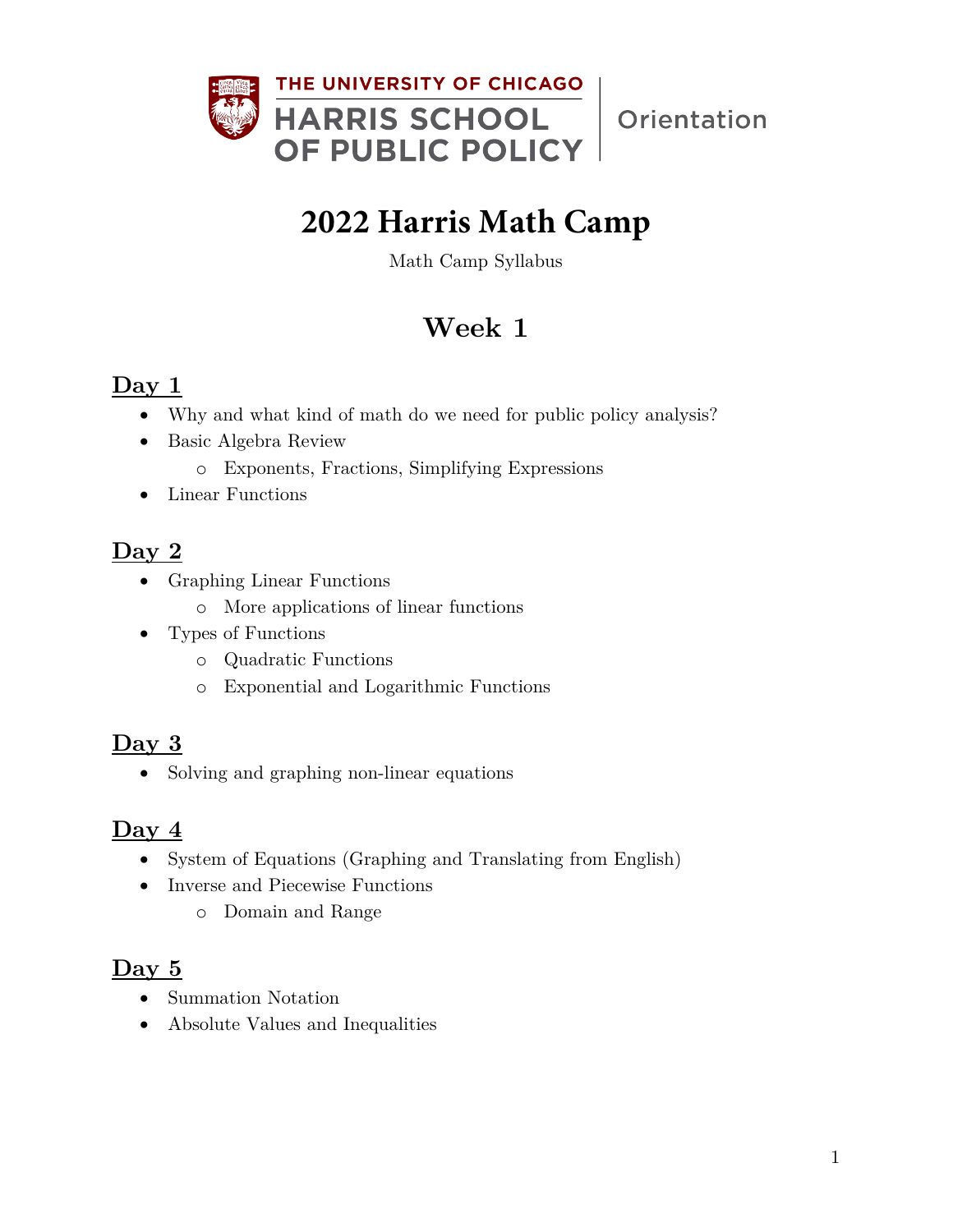

Orientation

## **Week 2**

### **Day 1**

- Review of Week 1
- Introduction to Derivatives:
	- o Graphical Examples
	- o Product, Quotient Rules

## **Day 2**

- Chain Rule
- Partial Derivatives
- Interpreting Derivatives with Applications

#### **Day 3**

- Unconstrained Optimization
- First and Second Order Conditions

### **Day 4**

- Optimization Word Problems
	- o Application: Profit Maximization
	- o Application: Cost Minimization